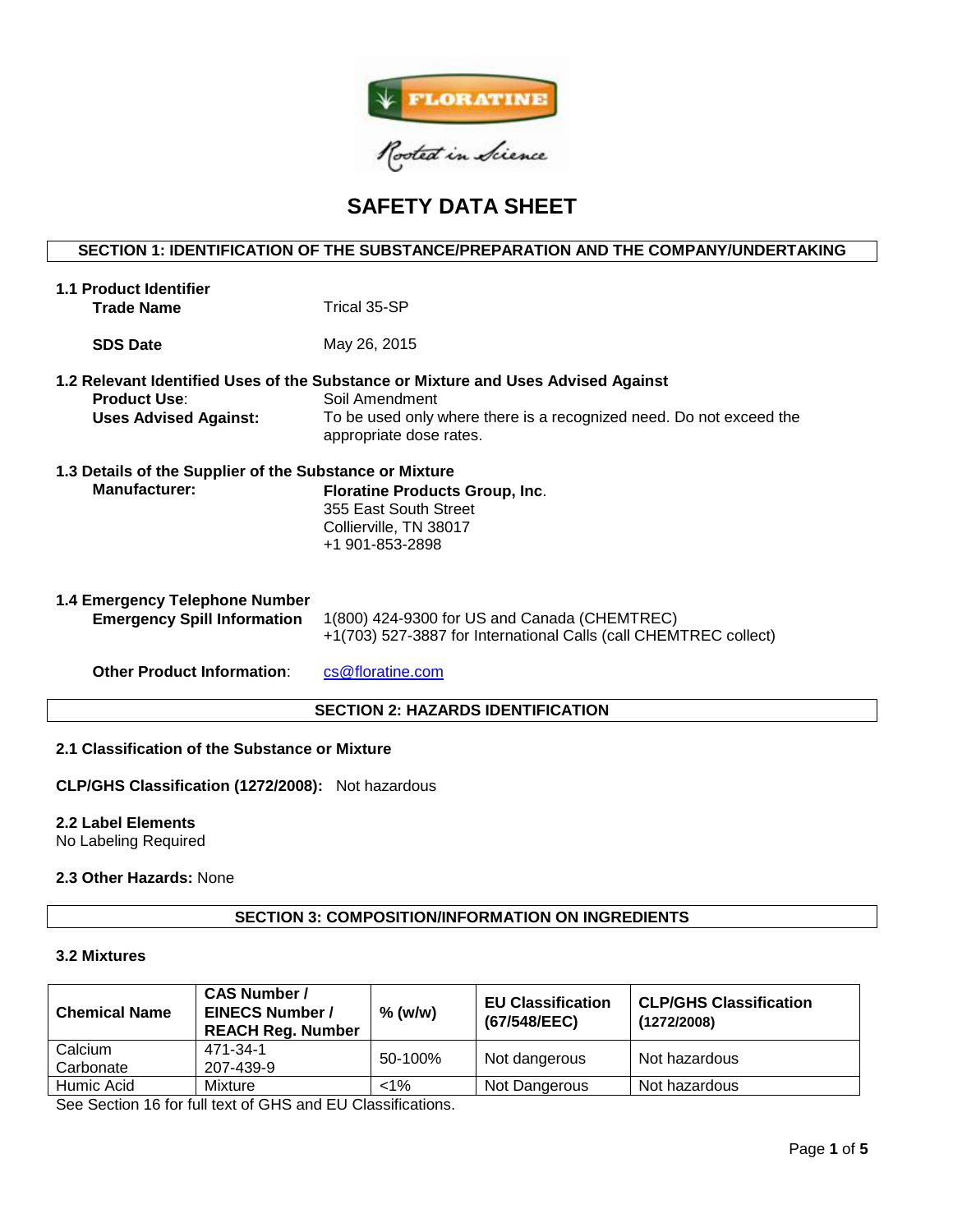#### **SECTION 4: FIRST AID MEASURES**

#### **4.1 Description of First Aid Measures**

#### **First Aid**

- **Eye contact:** Flush eye with water for at least 15 minutes while lifting the upper and lower lids. Seek medical attention if irritation persists.
- **Skin contact:** Wash with soap and water. Get medical attention if irritation develops.
- **Inhalation:** Remove victim to fresh air. Get medical attention if irritation persists.
- **Ingestion:** Do not induce vomiting unless directed to do so my medical personnel. If the person is alert, have them rinse their mouth with water and sip one glass of water. Call a poison center of physician for advice. Never give anything my mouth to an unconscious or drowsy person.

# **See Section 11 for more detailed information on health effects.**

**4.2 Most Important symptoms and effects, both acute and delayed:** Dust may cause eye irritation. Prolonged skin contact may cause irritation. Ingestion may cause gastrointestinal irritation with nausea and diarrhea.

**4.3 Indication of any immediate medical attention and special treatment needed**: Immediate medical attention should not be needed unless large amounts are swallowed.

#### **SECTION 5: FIREFIGHTING MEASURES**

**5.1 Extinguishing Media:** Use any media that is suitable for the surrounding fire. Water can be used to cool fire exposed containers

# **5.2 Special Hazards Arising from the Substance or Mixture Unusual Fire and Explosion Hazards:** None **Combustion Products:** Not combustible

**5.3 Advice for Fire-Fighters:** Self-contained breathing apparatus and protective clothing should be worn in fighting fires involving chemicals. Determine the need to evacuate or isolate the area according to your local emergency plan. Use water spray to keep fire exposed containers cool.

#### **SECTION 6: ACCIDENTAL RELEASE MEASURES**

### **6.1 Personal Precautions, Protective Equipment and Emergency Procedures:**

Wear appropriate protective equipment if large amounts are spilled.

#### **6.2 Environmental Precautions:**

Prevent entry in storm sewers and waterways. Report spill as required by local and national regulations.

#### **6.3 Methods and Material for Containment and Cleaning Up:**

Carefully collect and place in an appropriate container for disposal. Avoid generating dust. Wash spill site with water.

#### **6.4 Reference to Other Sections:**

Refer to Section 8 for personal protective equipment and Section 13 for disposal information.

#### **SECTION 7: HANDLING and STORAGE**

# **7.1 Precautions for Safe Handling**:

Avoid eye and prolonged skin contact. Avoid breathing dust. Use with adequate ventilation. Use reasonable care in handling. Do not eat, drink or smoke while using product. Wash thoroughly with soap and water after handing.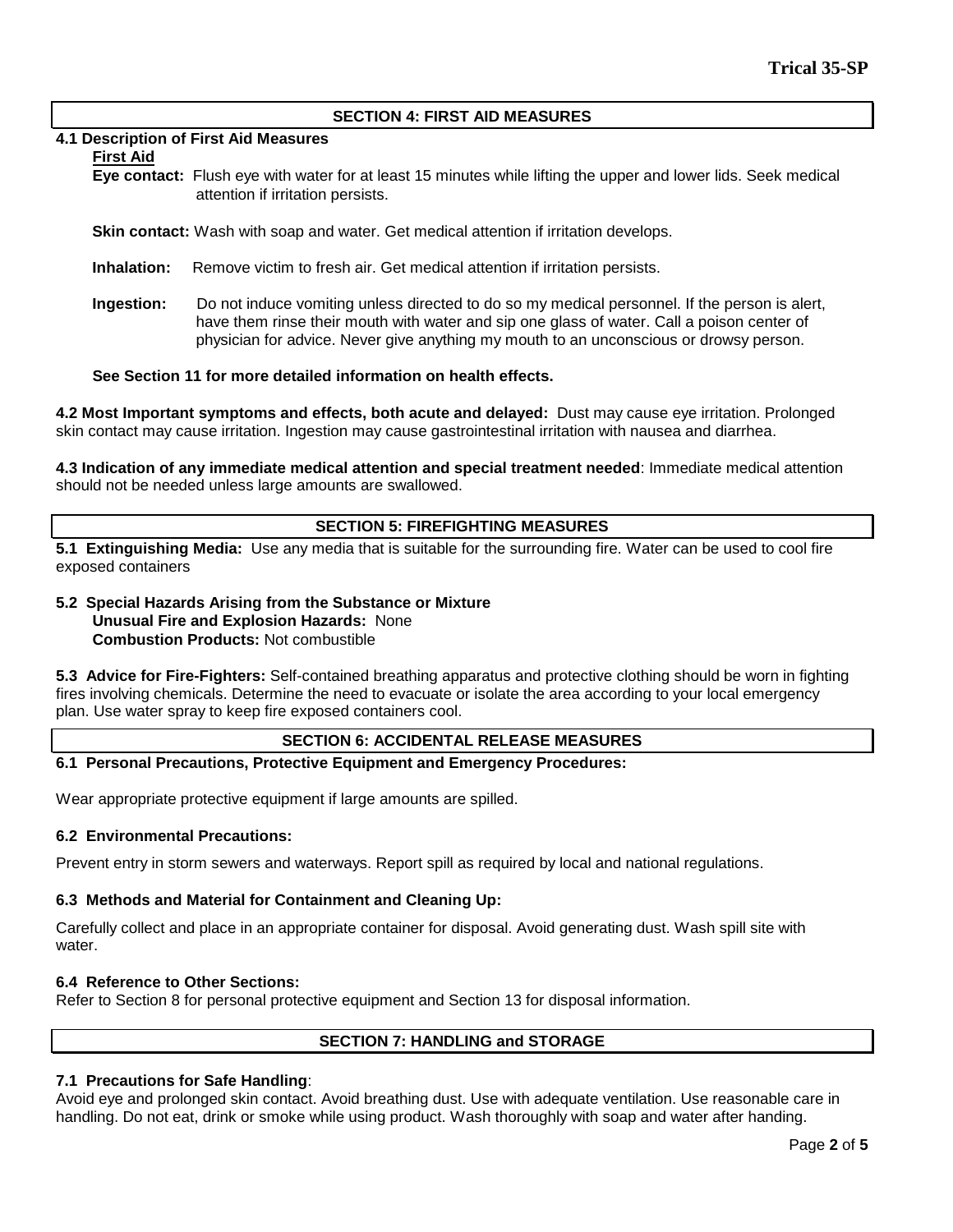# **7.2 Conditions for Safe Storage, Including any Incompatibilities**:

Protect containers from physical damage. Keep containers closed. Empty containers retain product residues. Follow all SDS precautions in handling empty containers. Store away from food and feed. Store away from oxidizing materials.

#### **7.3 Specific end use(s):**

**Industrial uses:** None identified **Professional uses:** Soil Amendment

#### **SECTION 8: EXPOSURE CONTROLS/PERSONAL PROTECTION**

| <b>Chemical Name</b> | <b>US OEL</b>                                                                                          | <b>EU IOEL</b>   | UK OEL                                                           | <b>Biological Limit</b><br>Value |
|----------------------|--------------------------------------------------------------------------------------------------------|------------------|------------------------------------------------------------------|----------------------------------|
| Calcium Carbonate    | 5 mg/m3 TWA<br>(respirable dust)<br><b>OSHA PEL</b><br>15 mg/m3 TWA<br>(total dust) OSHA<br><b>PEL</b> | None Established | 4 mg/m3 TWA<br>(respirable dust)<br>10 mg/m3 TWA (total<br>dust) | None Established                 |

#### **8.2 Exposure Controls:**

#### **Recommended Monitoring Procedures:** None.

**Appropriate Engineering Controls:** Good outdoor ventilation should be adequate under normal conditions.

#### **Personal Protective Measurers**

**Eye/face Protection:** Chemical goggles recommended if needed to avoid eye contact.

**Skin Protection:** Impervious clothing is recommended if needed to avoid prolonged/repeated skin contact.

**Hands:** Impervious gloves are recommended if needed to avoid prolonged/repeated skin contact.

**Respiratory Protection:** None needed under normal use conditions with adequate ventilation. If conditions are dusty, an approved particulate respirator can be used. Use respirators in accordance with local and national regulations.

**Other protection:** Suitable washing facilities should be available in the work area.

# **SECTION 9: PHYSICAL and CHEMICAL PROPERTIES**

#### **9.1 Information on basic Physical and Chemical Properties**

Appearance: Fine white to grey powder **Odor: No odor. Odor Threshold:** Not applicable **pH:** Not applicable **Melting/Freezing Point:** 826.6°C **Boiling Point:** 2850°C **Flash Point:** None **Evaporation Rate:** Not applicable **Lower Flammability Limit:** None **Upper Flammability Limit:** None **Vapor Density(Air=1):** Not applicable **Relative Density: Not applicable Solubility: Not Soluble 30**<br>**Colubility: Not Soluble 1999 Viscosity:** Not viscous **Explosive Properties:** None

**Vapor Pressure:** Not applicable

**Octanol/Water Partition Coefficient: Not established Autoignition Temperature:** None **Decomposition Temperature:** Not applicable **Oxidizing Properties:** None **Specific Gravity (H2O= 1):** Not applicable **Molecular Weight: Mixture** 

**9.2 Other Information:** None available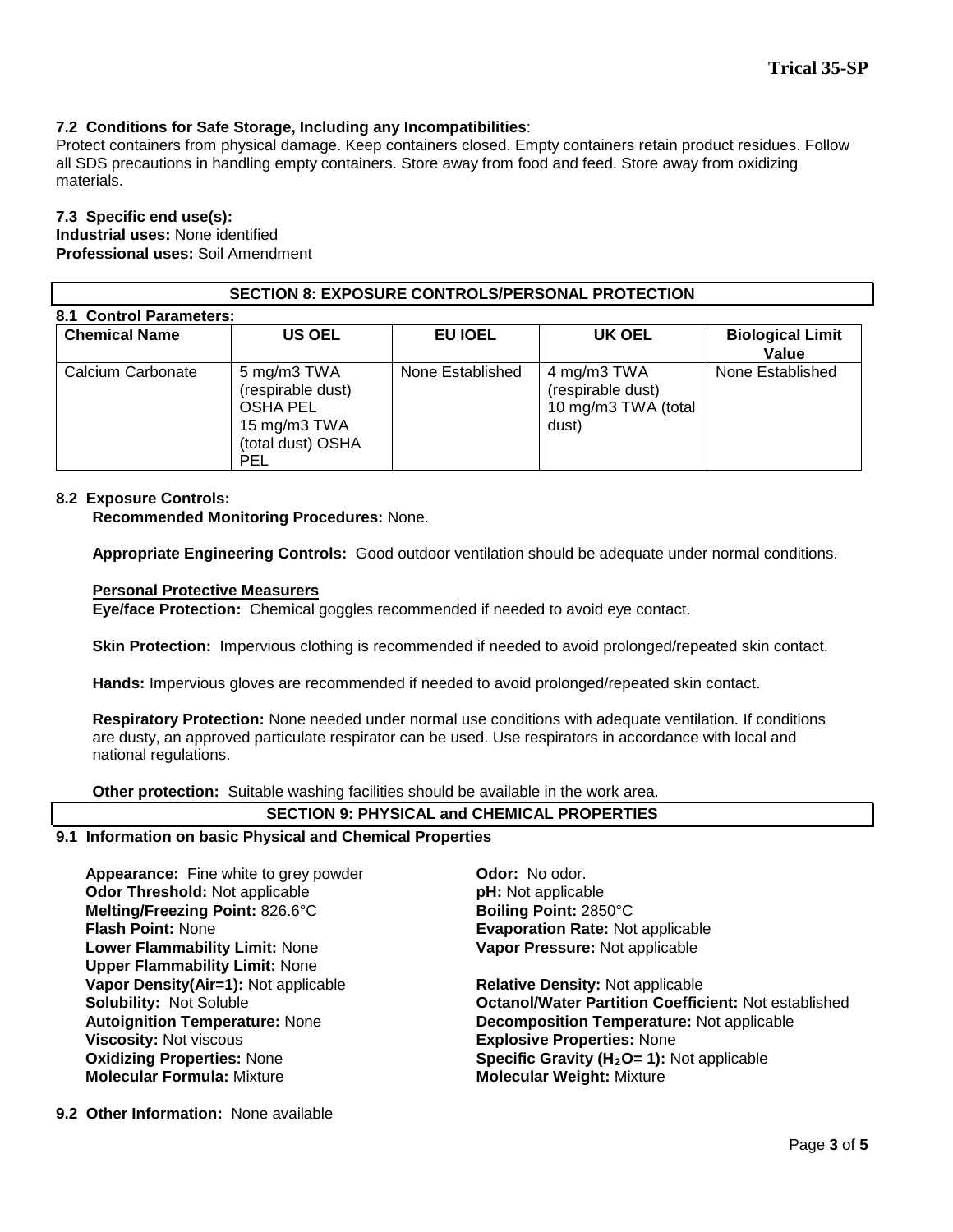# **SECTION 10: STABILITY and REACTIVITY**

- **10.1 Reactivity:** Not reactive under normal conditions
- **10.2 Chemical Stability:** Stable.
- **10.3 Possibility of Hazardous Reactions:** None known.
- **10.4 Conditions to Avoid:** None known.
- **10.5 Incompatible Materials:** Incompatible with acids and fluorine.
- **10.6 Hazardous Decomposition Products:** Decomposition may product carbon and calcium oxides.

#### **SECTION 11: TOXICOLOGICAL INFORMATION**

#### **11.1 Information on Toxicological Effects:**

#### **Potential Health Effects:**

**Eye Contact:** Dust may cause irritation with redness and tearing.

**Skin contact:** Prolonged skin contact may cause irritation.

**Inhalation:** Excessive inhalation of dust may cause upper respiratory tract irritation.

**Ingestion:** Swallowing may cause gastrointestinal effects including nausea and diarrhea

**Acute toxicity:** No data available for the product.

Calcium carbonate: Oral rat LD50 >2000 mg/kg, Inhalation rat LC50 >3 mg/L/4 hr, Dermal rat LD50 >2000 mg/kg.

**Skin corrosion/irritation:** No data available for the product. Calcium carbonate is not irritating to rabbit skin.

**Eye damage/ irritation:** No data available for the product. Calcium carbonate is not irritating to rabbit eyes.

**Respiratory Irritation:** No data available. Expected to cause only temporary irritation.

**Respiratory Sensitization:** No data available

**Skin Sensitization:** Calcium carbonate was negative in a mouse local lymphnode assay.

**Germ Cell Mutagenicity:** Calcium carbonate was negative in an in vitro mammalian chromosome aberration test.

**Carcinogenicity:** No data available. None of the components of this product are listed as carcinogens by IARC.

**Reproductive Toxicity:** In a 48 day reproductive study, rats were given up to 1000 mg/kg/day of calcium carbonate in water. No treatment-related effects were observed for reproduction. NOEL 1000 mg/kg.

#### **Specific Target Organ Toxicity**:

Single Exposure: No data available

Repeat Exposure: No data available

#### **SECTION 12: ECOLOGICAL INFORMATION**

#### **12.1 Toxicity:** No data available

Calcium carbonate: 96 hr LC50 Oncorhynchus mykiss >100 mg/L; 48 hr daphnia magna >100 mg/L; 72 hr EC50 desmodesmus subspicatus >14 mg/L

**12.2 Persistence and degradability:** Biodegradation is not applicable to inorganic substances such as calcium carbonate.

**12.3 Bioaccumulative Potential:** No data available. Not expected to be bioaccumulative.

**12.4 Mobility in Soil:** In the soil, product follows natural cycle to provide plant nutrients.